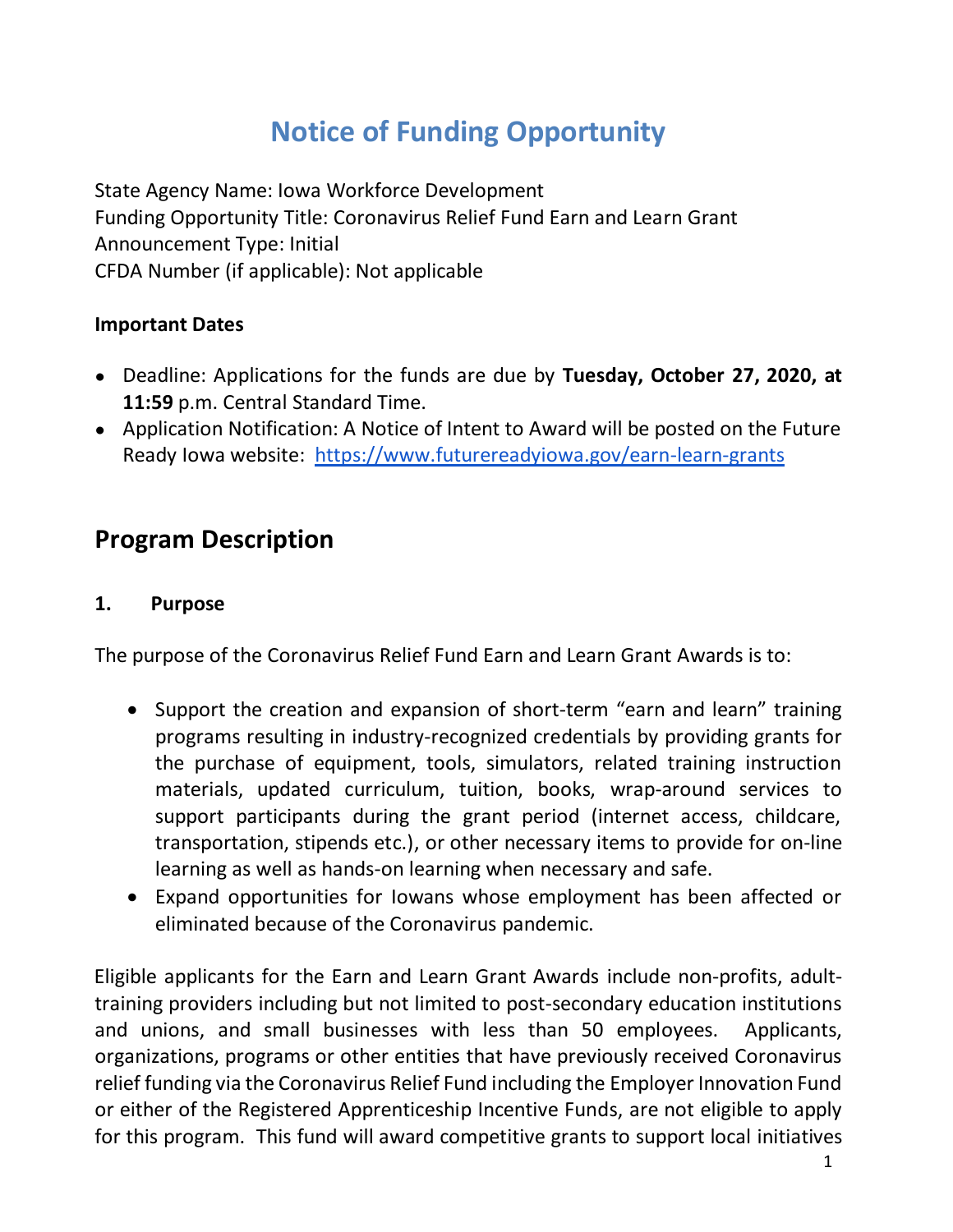that accelerate the creation and expansion of short-term "earn and learn" training programs resulting in industry-recognized credentials for Iowans whose employment has been affected or eliminated by the pandemic. Iowa Workforce Development (IWD) is seeking applicants that meet the applicant criteria and can work in an expedited fashion to expend the funds by December 31, 2020 and begin new or enhanced programs that provide training opportunities in early 2021, but not later than February 28, 2021.

The purpose of this Notice of Funding Opportunity is to solicit applications that will enable IWD to award funding to support the goals of the Coronavirus Relief Fund Earn and Learn Grants and Future Ready Iowa to accelerate Iowa's recovery from the pandemic.

## **2. Program Funding Requirements**

IWD seeks to prioritize the investment of resources in the following areas:

- a. Creation or expansion of "earn and learn" training programs within Iowa including non-profit organizations, adult-training providers including but not limited to post-secondary education institutions and unions, and small businesses with less than 50 employees. Priority will be given to programs resulting in an industry-recognized credential related to highdemand jobs.
- b. Recruitment and enrollment of Iowans whose jobs have been affected by or eliminated because of the coronavirus pandemic.
- c. Participants must be enrolled in the training program by February 28, 2021.

## **3. Performance Measures**

All applications must include performance measures that logically connect a project's goal(s) with proposed activities. Performance measures should include whether the expected results were achieved.

## **4. Program Authority**

IWD's authority to award the grants may found in the CARES Act as delegated by Governor Kim Reynolds pursuant to her authority under the same Act. The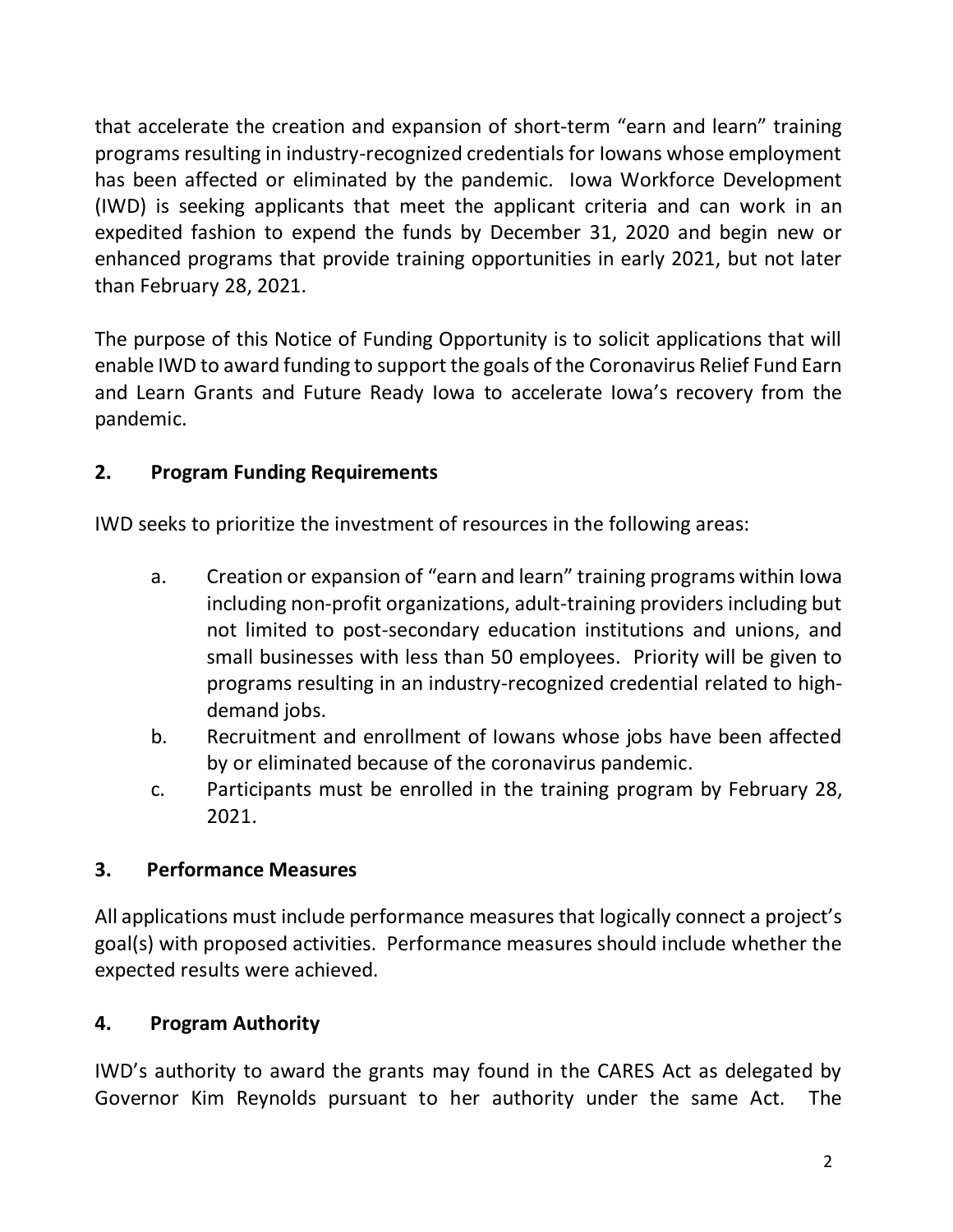framework for the receipt and evaluation of the grants is as provided under the Future Ready Iowa Act.

### **5. Definitions**

*Earn and Learn program:* A training program that is an employer-driven model, combining on-the-job learning with related classroom instruction that results in an industry-recognized credential and allows the participant to earn a paycheck beginning and throughout the training period

*High-demand job:* For purposes of this funding opportunity, a job identified by the workforce development board or a community college pursuant to Iowa Code §84A.1B, subsection 13A, or a job linked to locally identified high demand jobs as demonstrated by statewide or regional data.

*Outcome:* A type of performance measure that indicates progress toward achieving the intended result of a program and usually represents a change in the situation of beneficiaries of a service, such as completing a training program or securing employment upon completion of training provided.

*Small Business:* Less than 50 employees.

*Participant:* A reportable individual who has received grant-assisted services.

## **Award Information**

## **1. Estimated Available Funds**

Governor Kim Reynolds has designated approximately \$4 million from the Coronavirus Relief Fund that Iowa received under the CARES Act. The source of funding is the federal CARES Act. No matching funds are required for this grant program. Programs that have previously received Coronavirus relief funding via the Coronavirus Relief Fund Employer Innovation Fund and/or the Coronavirus Relief Fund Registered Apprenticeship Incentive Fund are not eligible to apply.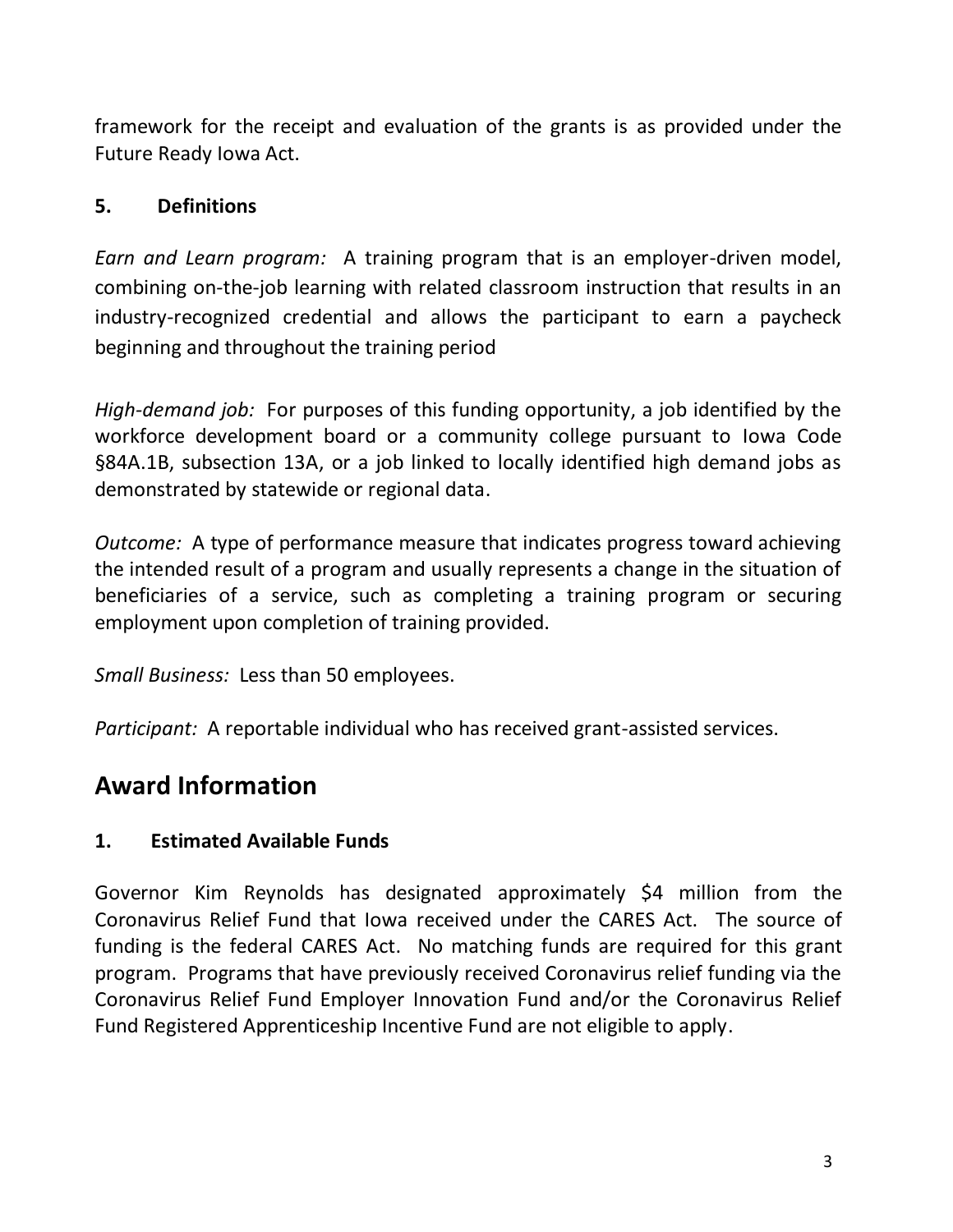### **2. Estimated Award Amount**

IWD anticipates awarding grants ranging from \$10,000 to \$250,000. Grant awards may vary in amount as determined by the scope of the project and the availability of funding (based on number of applications received). Funding decisions are made as funding is available and IWD is not obligated to provide any requested amount or the maximum grant amount. The intent is to fund as many programs as possible, throughout the state, and funds will be awarded accordingly. A maximum amount of 10% of the award may be used for administrative expenses of operating the program. Administrative costs include, but are not limited to, office supplies, marketing and outreach, personnel salary and benefit costs, travel expenses, etc.

### **3. Project and Award Period**

Pursuant to the CARES Act, funds received as part of this program must be entirely expended by the applicant by December 31, 2020, with services provided and participants enrolled no later than February 28, 2021. Any funds that are not expended by December 31, 2020, must be returned to Iowa Workforce Development no later than January 5, 2021.

Award recipients must provide a detailed report of the use of funds with accompanying documentation supporting the use of funds by December 30, 2020. A final project report will be due by March 15, 2021.

### **4. Type of Award**

IWD will award cash funds to successful applicants to carry out planned proposals once a completed Memorandum of Understanding (MOU) is signed by the applicant and IWD. Funds must be requested by successful applicants no later than December 1, 2020, and expended by December 31, 2020. Any funds not requested by December 1, 2020, will not be provided.

### **5. Use of Funds**

The Coronavirus Relief Fund Earn and Learn Grant can be used for the purchase of equipment, tools, simulators, related training instruction materials, updated curriculum, tuition, books, wrap-around services to support participants during the grant period (internet access, childcare, transportation, stipends etc.), or other necessary items to provide for on-line learning as well as hands-on learning when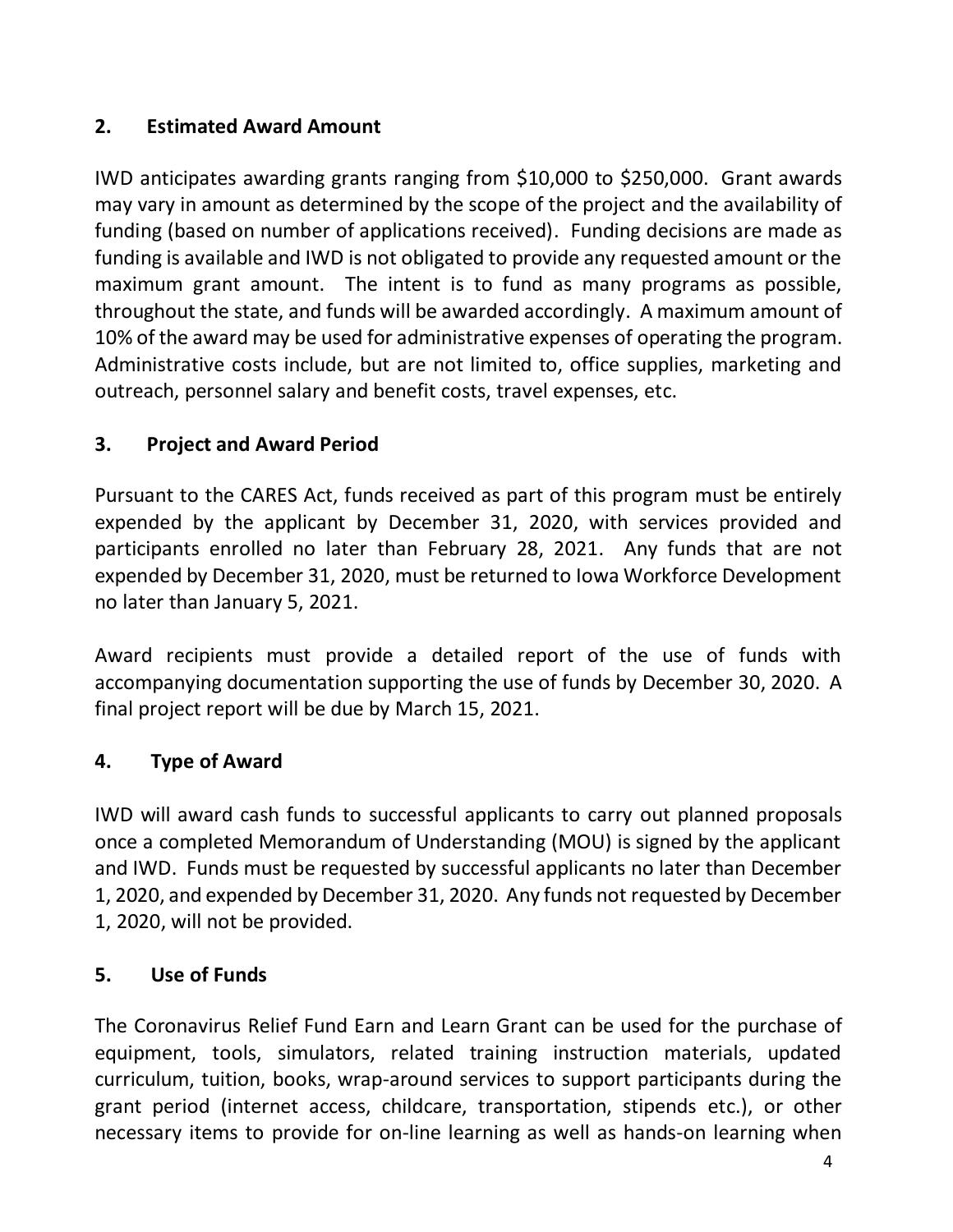necessary and safe. A maximum amount of 10% of the award may be used for administrative expenses of operating the program. Administrative costs include, but are not limited to, office supplies, marketing and outreach, personnel salary and benefit costs, travel expenses, etc.

## **6. Reporting Requirements**

Successful applicants will be required to submit vouchers, receipts, expenditures and reports to document how the funds were spent and certify the funds were used in accordance with the grant application and grant program. All grantees must provide a detailed report of the use of funds by December, 30, 2020, to the Director of Iowa Workforce Development. A final project report is due by March 15, 2021, and must include, but is not necessarily limited to:

- a. Date funds received;
- b. Amount of funds received;
- c. The numbers of individuals, agencies and businesses and others who received the funds including amounts received;
- d. A description of entities or individuals the monies were paid to, along with description of services or items received for each payment along with accompanying receipts as proof of payment;
- e. A description of the activities paid for by the funds, the dates of distribution, along with amounts disbursed for each activity, and the number of participants served;
- f. The persistence and/or completion rate for individuals supported by the award, including specific credentials earned;
- g. Employment and wage outcomes after completion; and
- h. Lessons learned and future recommendations.

## **7. Payment Schedule**

The executed grant agreement will specify conditions for payment and payment schedule.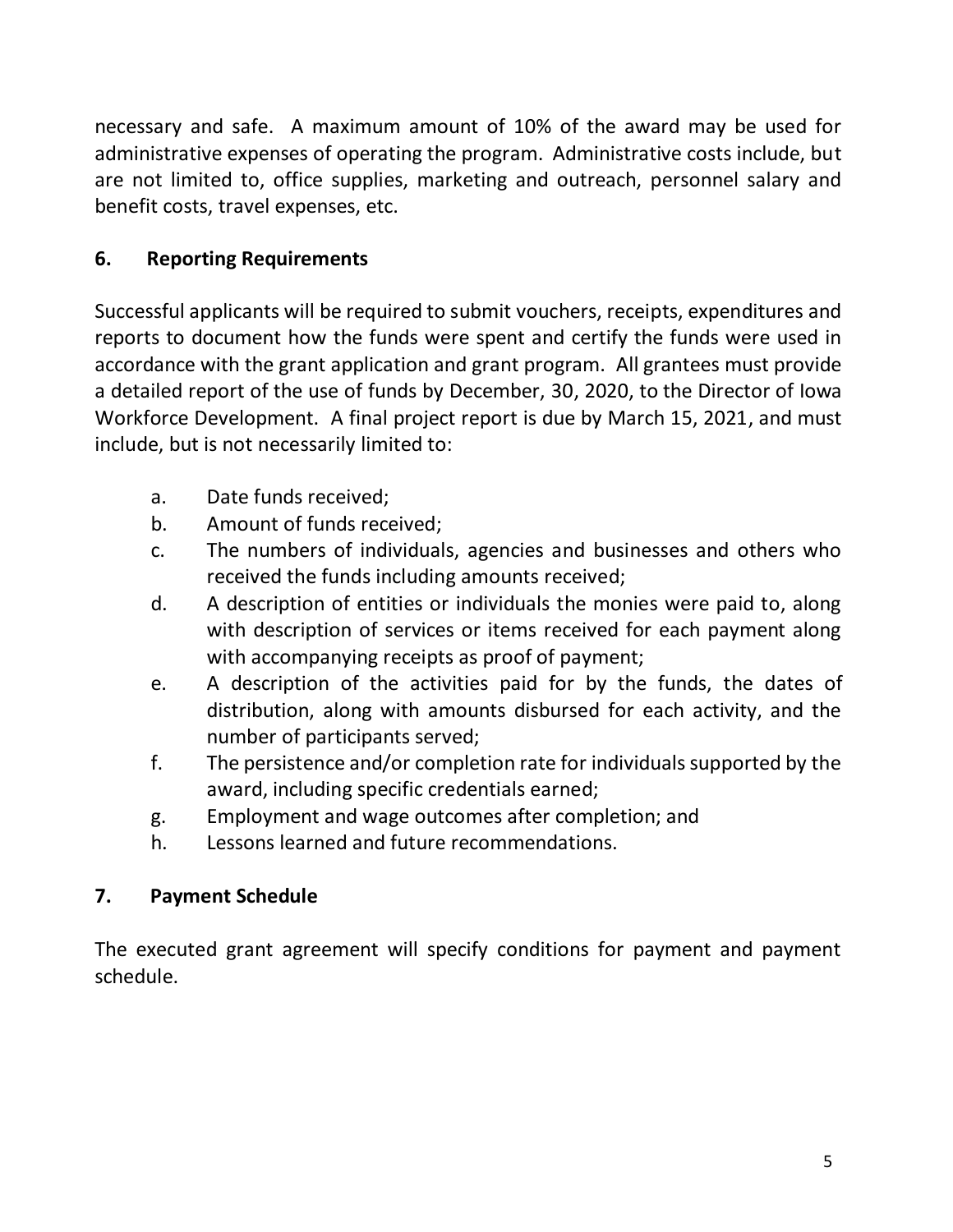## **Eligibility Information**

### **1. Eligible Applicants**

Eligible applicants include non-profit organizations, adult-training providers including but not limited to post-secondary education institutions and unions, and small businesses with less than 50 employees that are in good standing with the State of Iowa. Programs that have previously received Coronavirus Relief Fund including the Employer Innovation Fund or either of the Registered Apprenticeship Incentive Funds are not eligible to apply. Applicants must reside in or have their primary place of business in Iowa or hire and employ Iowans within the state. IWD encourages applicants to cultivate partnerships to enhance project activities and outcomes. Grantees must comply with all applicable provisions of state and federal laws pertaining to nondiscrimination, sexual harassment, and equal employment opportunity.

#### First Amendment to this Notice of Funding effective 10/21/2020

- 1. Eligible applicants shall now include Iowa secondary schools and high schools, to the extent that they meet all other eligibility factors.
	- a. Applicant entities and programs must impact participants whose employment has been affected or eliminated because of the Coronavirus pandemic as contemplated by the federal CARES Act.
	- b. Registered apprenticeship programs that have been impacted or eliminated due to the COVID-19 pandemic shall be deemed employment for the purposes of consideration under this Notice.
- 2. Entities that have received previous awards under the Coronavirus Relief Fund are eligible to apply for the Earn and Learn Grant, but in no case shall cumulative awards exceed \$250,000.

### **2. Additional Consideration**

Additional consideration will be given to organizations that demonstrate the administrative capacity and a history of successfully implementing innovative projects. Additional consideration will also be given to organizations and projects in local workforce areas and regions throughout the State of Iowa that document how the project will impact workforce, education and economic development.

## **Application and Submission Information**

**1. Electronic Submission Instructions**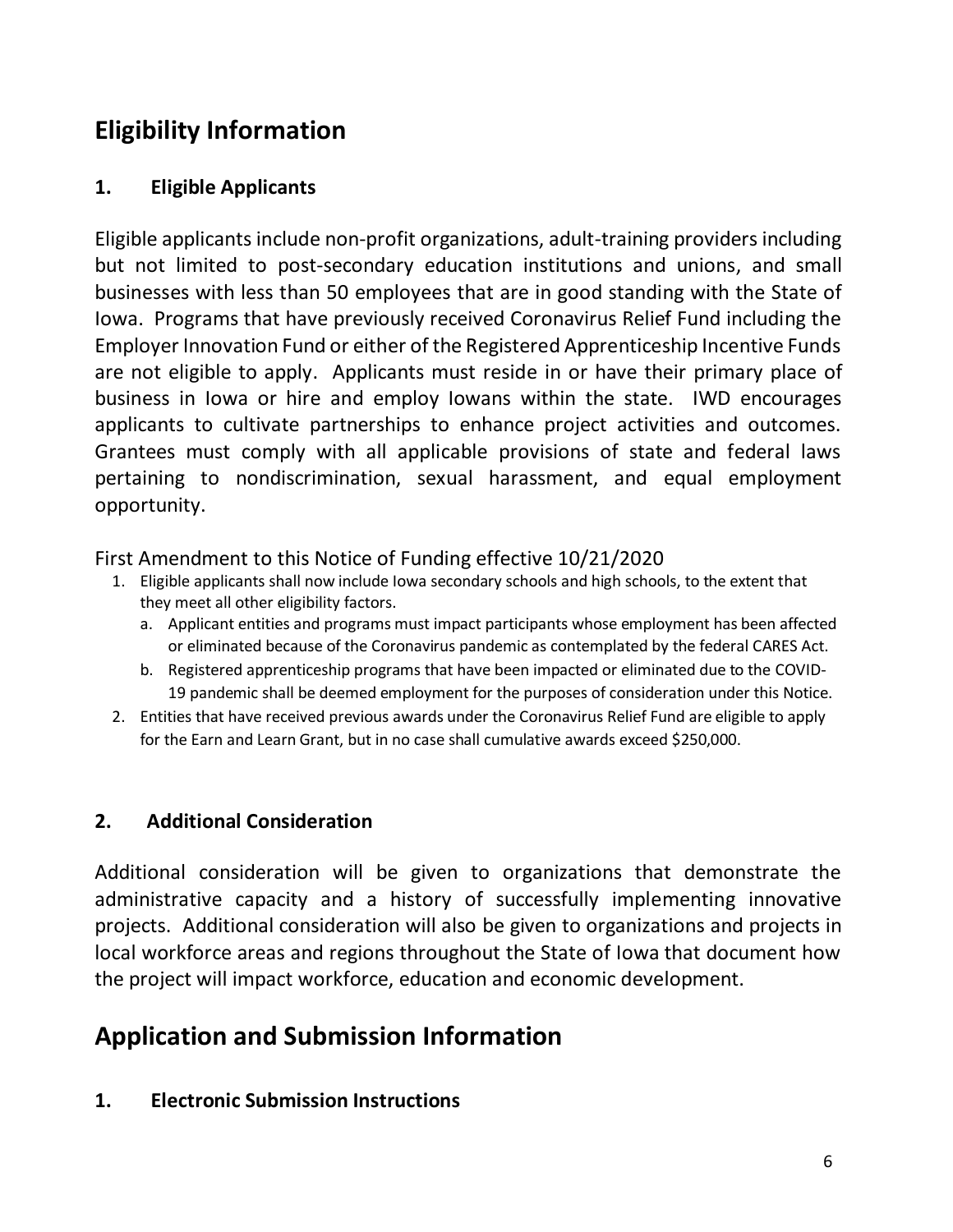Applicants must submit applications electronically via IowaGrants.gov. IWD recommends that applicants create an account and begin the application in advance of the deadline. For registration guidance, refer to "IowaGrants.gov New User Registration Instructions" (see Appendix D). The applicant's authorized representative must be the person who submits the application. The authorized representative must be using his or her own IowaGrants.gov account in order to sign and submit the application. Official email communication from IWD regarding this application will be issued from *iowa.grants@webgrantsmail.com*. Applicants are required to assure these communications are received and responded to accordingly.

## **2. Content**

Applicants will enter or attach the following components of a complete application in IowaGrants.gov:

- a. General Information:
	- i. Cover Sheet
	- ii. Project Information
- b. Executive Summary
- c. Narratives:
	- i. Project Design
	- ii. Goals and Measurements
	- iii. Organizational Capability
	- iv. Budget Narrative
- d. Application Attachments
- e. Minority Impact Statement
- f. Authorization, Assurances, and Certification including proof of financial good standing

See Appendix A for further instructions and application guidance.

## **3. Submission Dates and Times**

Please see the Important Dates section at the beginning of this announcement for the submission deadline. IWD reserves the right to extend the submission deadline and any notice of such extension will be posted on IWD's website and/or IowaGrants.gov. Attempted submission of a completed application after the stated due date and time will not be allowed by the system. If a submission is attempted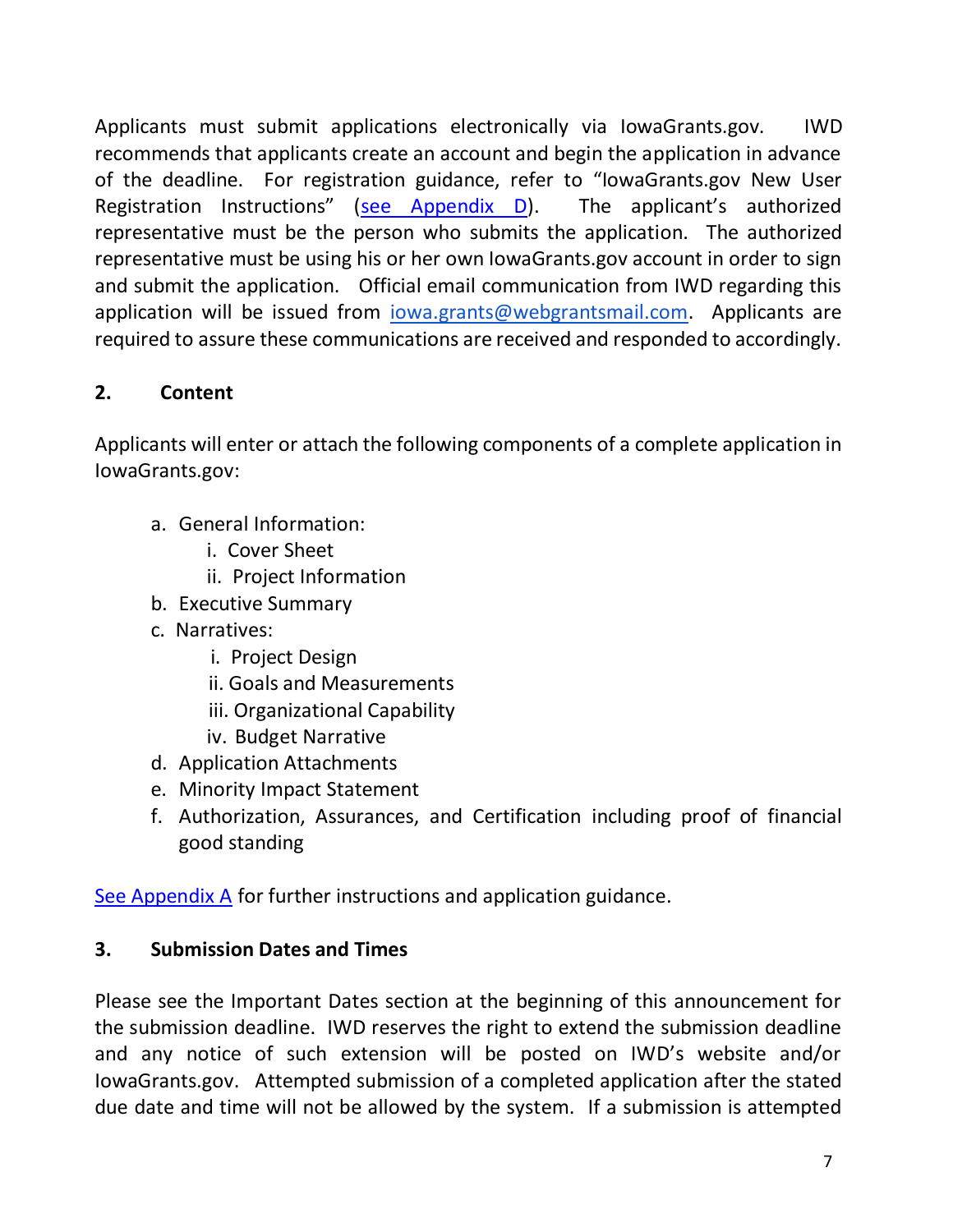after the published date and time, the applicant will receive a notice stating, "The Funding Opportunity is closed."

## **Application Review Information**

## **1. Criteria**

| Demographics          | 10 points |
|-----------------------|-----------|
| <b>Project Design</b> | 25 points |
| Goals and             | 5 points  |
| <b>Measurements</b>   |           |
| <b>Budget</b>         | 10 points |
| Total                 | 50 points |

See Appendix C for a full description of criteria and a scoring rubric.

## **2. Review and Selection Process**

A review team will use the criteria listed in this section to review applications under this funding announcement.

## **3. Applicant Clarification**

Some applicants may receive requests to provide clarifying information and/or make changes to their application including changes to the budget to conform to grant requirements. IWD staff in making funding recommendations use this information. Applications may be recommended for funding even if they are not asked clarification questions. A request for clarification does not guarantee a grant award. Failure to respond to requests adequately and in a timely manner may result in the removal of applications from consideration.

## **4. Selection for Funding**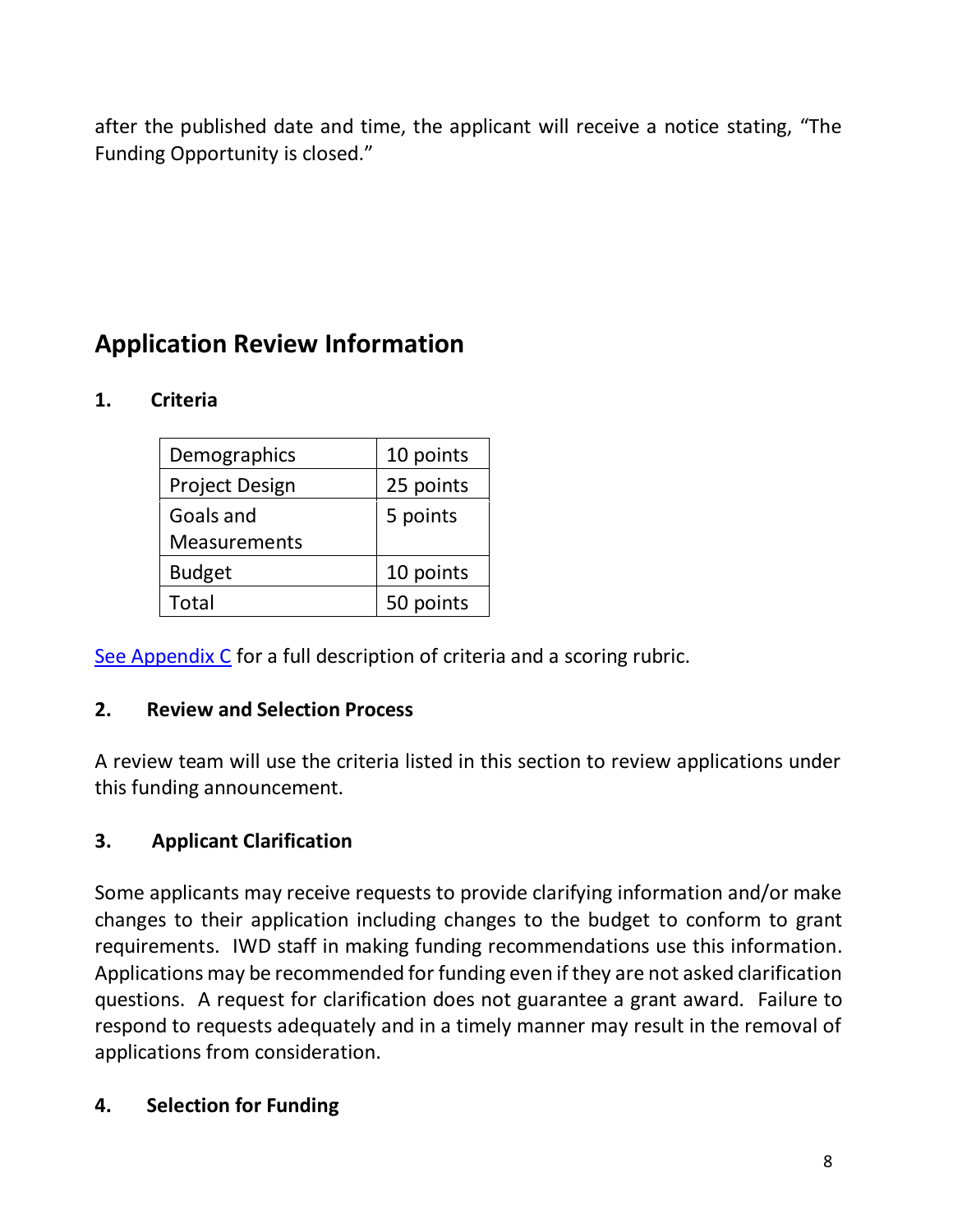Decisions to award grants and the funding levels will be determined per application based upon compliance with the requirements of this funding announcement and availability of funds. Applicants may be selected to enter into a grant agreement, finalizing grant terms, budget, scope-of-work provisions, at which time the final decision to make a grant award will be made. Submission of an application is not a guarantee of an award.

## **Awarding Agency Contact(s)**

Please direct any questions regarding this NOFO to:

Allison Hanrahan [Allison.Hanrahan@iwd.iowa.gov](mailto:Allison.Hanrahan@iwd.iowa.gov) Grants Program Coordinator Iowa Workforce Development 1000 East Grand Avenue Des Moines, IA 50319

## **Technical Assistance**

Technical Assistance (TA) will be provided throughout the application process, in the form of webinars and direct support.

# **Other Information**

- 1. If an applicant fails to meet any eligibility criterion at the time of an application deadline, the application may still be reviewed but the State will not make an award until all eligibility criteria are met.
- 2. IWD reserves the right to request additional information from applicants to evaluate applications.
- 3. IWD, at its sole discretion, reserves the right to reject all applications; to reject individual applications for failure to meet any requirement; to award in part or total, and to waive minor defects and non-compliance. Such a waiver will not modify the program requirements or excuse the applicant from full compliance with program specifications or grant agreement requirements if the grant is awarded. Submission of an application confers no right to an award or to a subsequent grant agreement.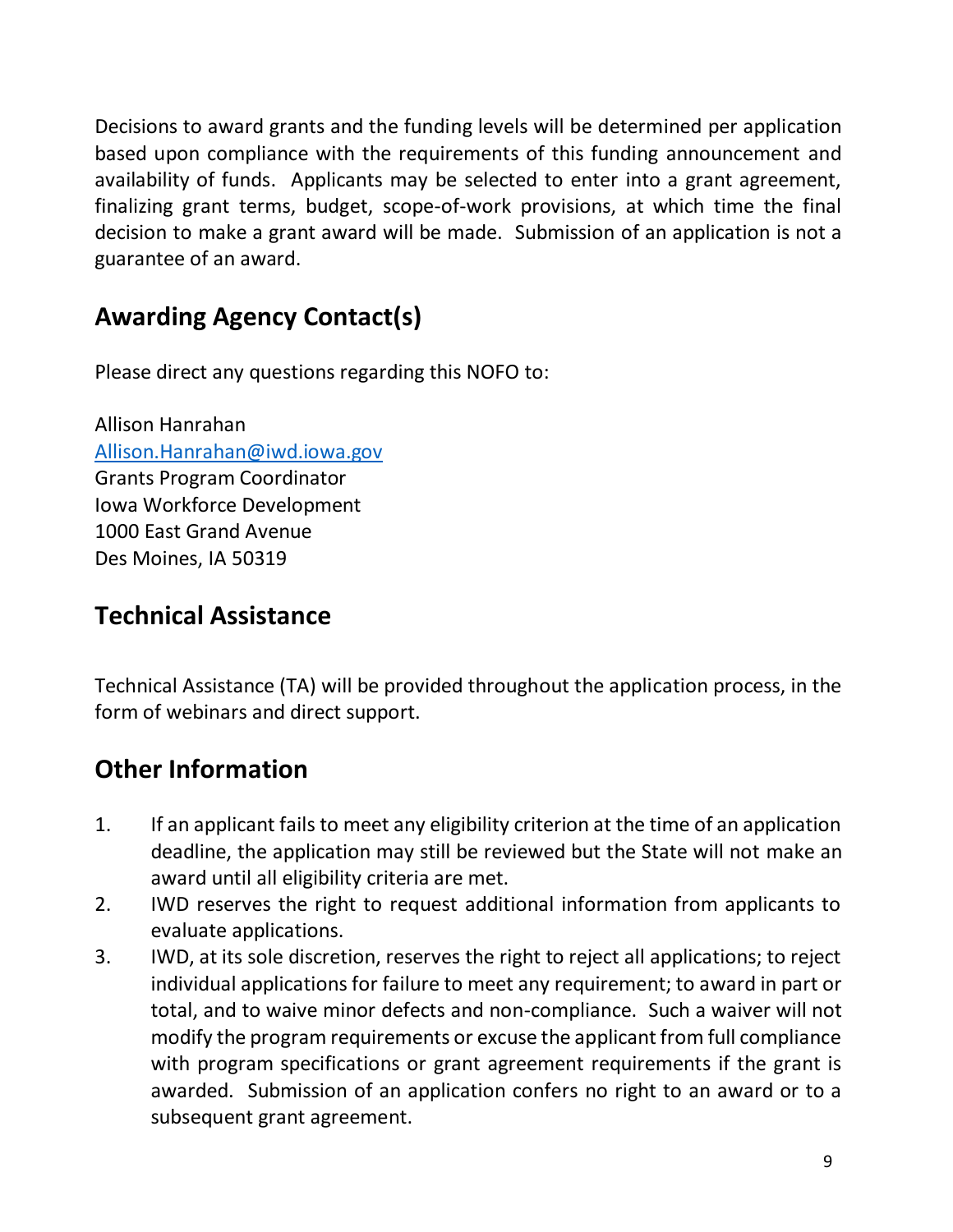- 4. All application submissions become the property of IWD. If funds are awarded, the contents of all applications will be in the public domain at the conclusion of the selection process and will be open to inspection by interested parties subject to exceptions provided in Iowa Code Chapter 22 or other provision of law.
- 5. IWD is not obligated to award any grants under this program, to pay any costs incurred by the applicant in the preparation and submission of an application or pay any grant-related costs incurred prior to the grant beginning date.
- 6. All decisions by IWD are final.
- 7. Upon IWD approval, the successful applicant will receive a grant agreement via email from IWD. The applicant has 10 working days to sign the grant agreement. If the agreement is not executed within 10 working days, IWD reserves the right to cancel the award. IWD, at its sole discretion, may extend the time period for executing the grant agreement.
- 8. Any grant agreement awarded by IWD shall include specific provisions, terms, and conditions.

## **APPENDIX A: Coronavirus Relief Fund Earn and Learn Grant Guidance**

Please review the following guidance when preparing your grant application in IowaGrants.gov. The application gathers general information, narratives, budget information, and attachments. Each section includes prompts that must be addressed.

## **General Information**

Complete Cover Sheet - General Information. On this form, applicants will enter basic information about their organization including:

- Contact information of your organization's Authorized Representative
- Contact information of your organization's Fiscal Officer/Agent
- Identification of County(ies) participating, involved or affected by the proposal
- Identification of Congressional District(s), Iowa Senate District(s), and Iowa House District(s) involved or affected by the proposal.

Complete Project Information. On this form, applicants will enter basic information about their application including: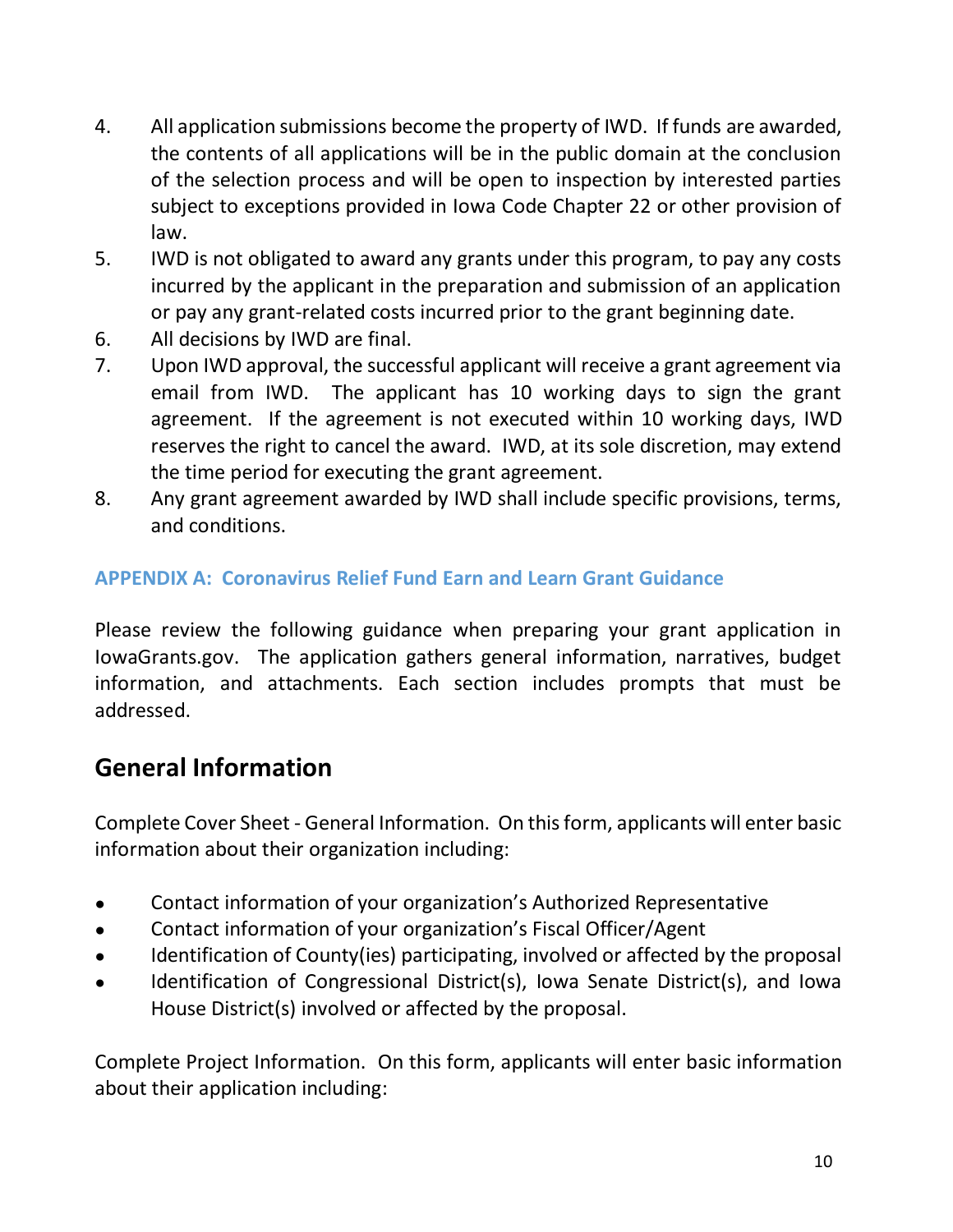- **Legal Organization Name**
- Organization type (Government, Nonprofit, Institute of Higher Education, Business, etc.)
- Business Address
- Contact information of person for program matters
- A descriptive project title
- Your project's proposed start and end dates
- Estimated grant funding requested

## **Executive Summary**

Provide a brief summary (limited to no more than 3 paragraphs) that identifies and describes the:

- Applicant
- Anticipated goals and outcomes of this project
- lowans to be served including certification of local impacts of pandemic on individuals, industries, economy, community, etc.
- Geographic region and community(ies) to be served
- Partner organizations

## **Project Design**

- Describe the proposed project, including if this is a new or existing earn and learn program.
- Include an outline of a proposed project timeline with key milestones.
- Identify which high-demand job(s) the project intends to support or industries adversely affected by the pandemic that you seek to assist. Describe your justification for determining the job(s) as high-demand (State Workforce Board high-demand job list, regional community college list, linked to locally identified high-demand jobs as demonstrated by statewide or regional data, etc.).
- Describe the demographics of participants including those whose employment has been affected or eliminated because of the pandemic. Identify a number and percentage goal for engagement of students or learners whose jobs have been affected or eliminated by COVID-19.
- Describe recruitment plan to enroll participants, including any partner organization you will be working with to recruit the target group.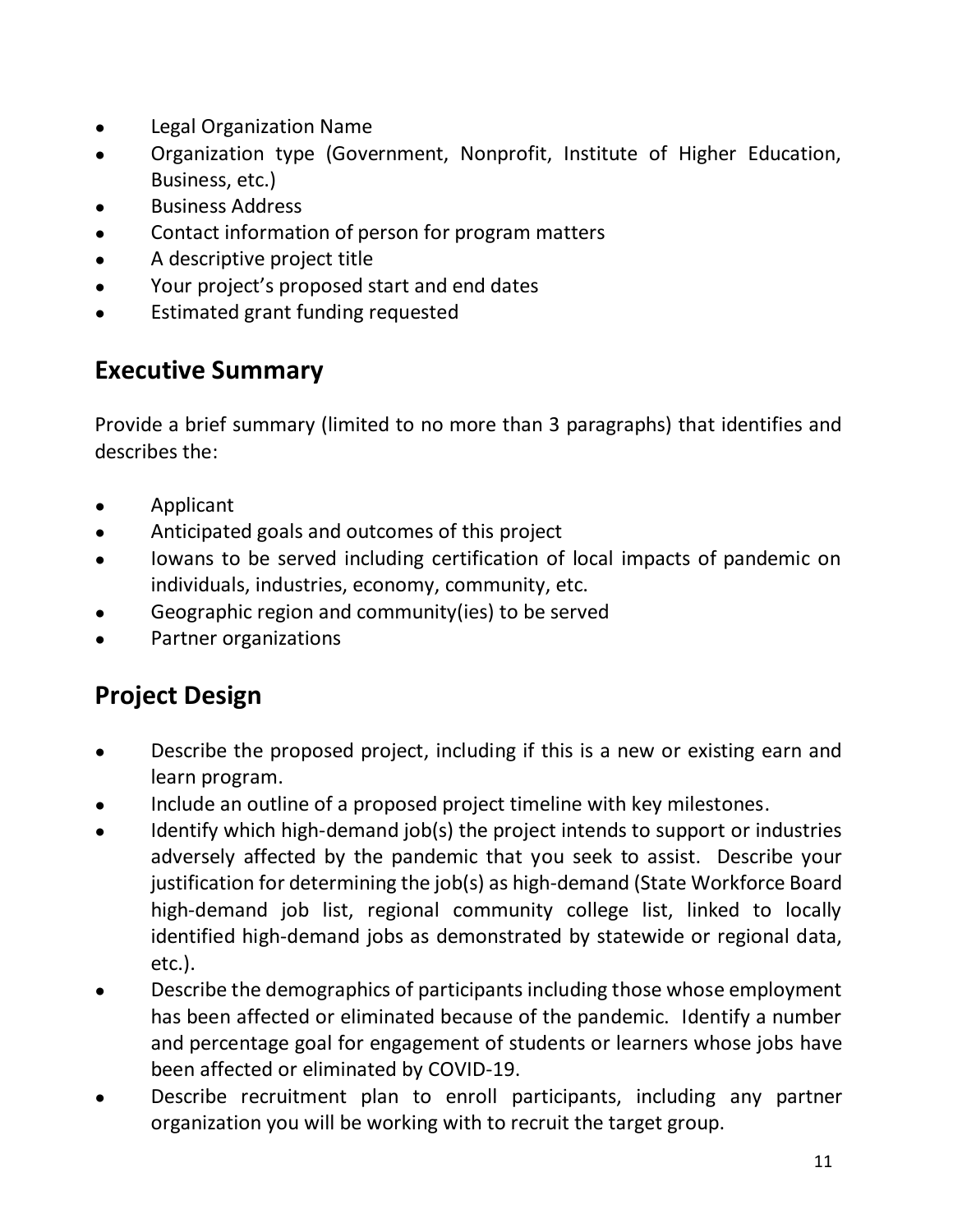- Describe the need for the project and how it will lead to increased skilled workers to fill high-demand job(s), specifically addressing ways the project will assist the local area in the recovery from the pandemic.
- Describe key partners, roles, responsibilities and how they will contribute to the success of the project.
- Describe how the project's goals tie to the larger Future Ready Iowa goal.

## **Goals and Measurements**

- Identify proposed project goals and how the goals will be measured.
- Clearly identify key performance measures including outputs and desired outcomes. Examples include:
	- a. Recruitment of partners and participants.
	- b. Identification of needed equipment, tools, curriculum, etc.
	- c. Date when program will launch.
	- d. Number of participants enrolled by February 28, 2021.
	- e. Number of participants whose employment was affected by or eliminated due to pandemic enrolled.

# **Organization Capability Narrative**

- Describe the related experience of the applicant and partners (if applicable) responding to the funding announcement including previous collaborative projects. Subcontracting to implement the program will not be permitted.
- Provide information about the applicant's size, structure, as well as the length of time in business, identify name and contact information of chief financial officer.
- Include a list of the applicant's staff, including partner staff, to be assigned to the project. Describe the role each staff person will fulfill as well as the primary person who will serve as the lead point of contact for the project to IWD. Include a description of relevant work experience.

# **Budget Narrative**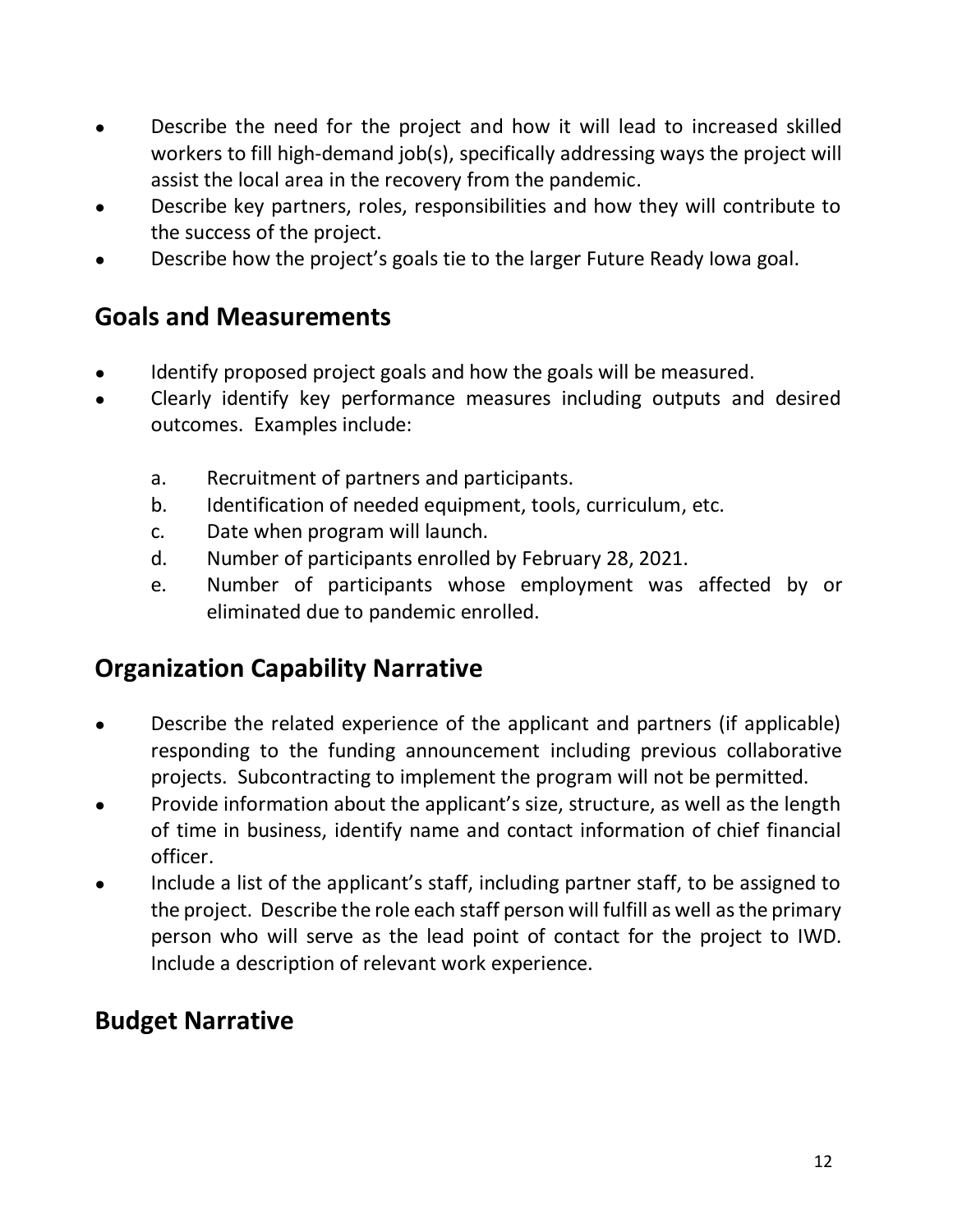- Complete the budget narrative. Include a description of proposed costs and an overview of how budgeted costs are calculated. Ensure totals reconcile with the amounts included on the Budget Spreadsheet (Appendix E).
- Complete the Budget Spreadsheet (see Appendix E for a template) to describe your plan to utilize funds from the Coronavirus Relief Fund Earn and Learn Grant. Upload the completed Budget Spreadsheet in the Application Attachments section.

## **Application Attachments**

Upload the following in the Attachment section in IowaGrants.gov:

Completed Budget Spreadsheet form (Appendix E)

## **Minority Impact Statement**

Pursuant to 2008 Iowa Acts, HF 2392, Iowa Code Section 8.11, all grant applications submitted to the State of Iowa must include a Minority Impact Statement. This requires applicants to consider the potential impact of the grant project's proposed programs or policies on minority groups. This form includes a series of questions for the applicant to complete identifying either a potential positive impact, negative impact or no impact.

## **APPENDIX B: Coronavirus Relief Fund Earn and Learn Grant Frequently Asked Questions (FAQ)**

### **1. What is the purpose of the Coronavirus Relief Fund Earn and Learn Grant?**

The purpose of the Coronavirus Relief Fund Earn and Learn Grant Awards is to:

• Support the creation and expansion of short-term "earn and learn" training programs resulting in industry-recognized credentials by providing grants for the purchase of equipment, tools, simulators, related training instruction materials, updated curriculum, tuition, books, wrap-around services to support participants during the grant period (internet access, childcare, transportation, stipends etc.), or other necessary items to provide for on-line learning as well as hands-on learning when necessary and safe.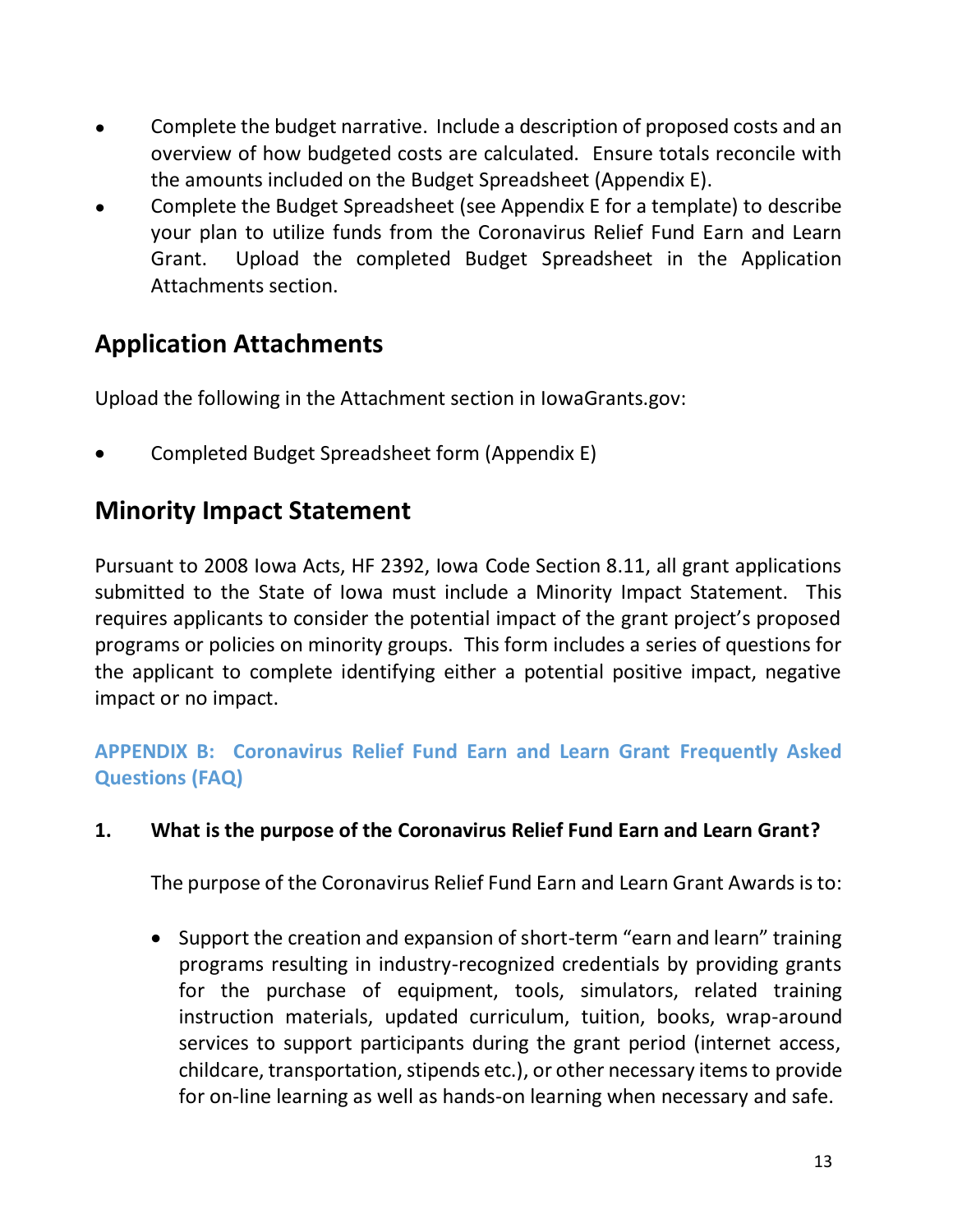Expand opportunities for Iowans whose employment has been affected or eliminated because of the Coronavirus pandemic.

### **2. What are allowable expenses for the Coronavirus Relief Fund Earn and Learn Grant?**

The Coronavirus Relief Fund Earn and Learn Grant can be used for the purchase of equipment, tools, simulators, related training instruction materials, updated curriculum, tuition, books, wrap-around services to support participants during the grant period (internet access, childcare, transportation, stipends etc.), or other necessary items to provide for on-line learning as well as hands-on learning when necessary and safe. A maximum amount of 10% of the award may be used for administrative expenses of operating the program. Administrative costs include, but are not limited to, office supplies, marketing and outreach, personnel salary and benefit costs, travel expenses, etc.

## **3. Can organizations that have previously received Coronavirus Relief Funding via the Coronavirus Relief Fund Employer Innovation Fund and/or the Coronavirus Relief Fund Registered Apprenticeship Incentive Fund apply for this grant?**

3. Yes, Entities that have received previous awards under the Coronavirus Relief Fund are eligible to apply for the Earn and Learn Grant, but in no case shall cumulative awards exceed \$250,000. ( Amendment 1 to Notice of Funding).

#### **4. Who will decide which applications receive funding?**

Iowa Workforce Development will identify application panels to review and score proposals.

### **5. What will Iowa Workforce Development take into account when determining grant awards?**

Iowa Workforce Development will evaluate applications based on a number of criteria including, but not limited to, the scoring guidance referenced in the scoring rubric. (Appendix C)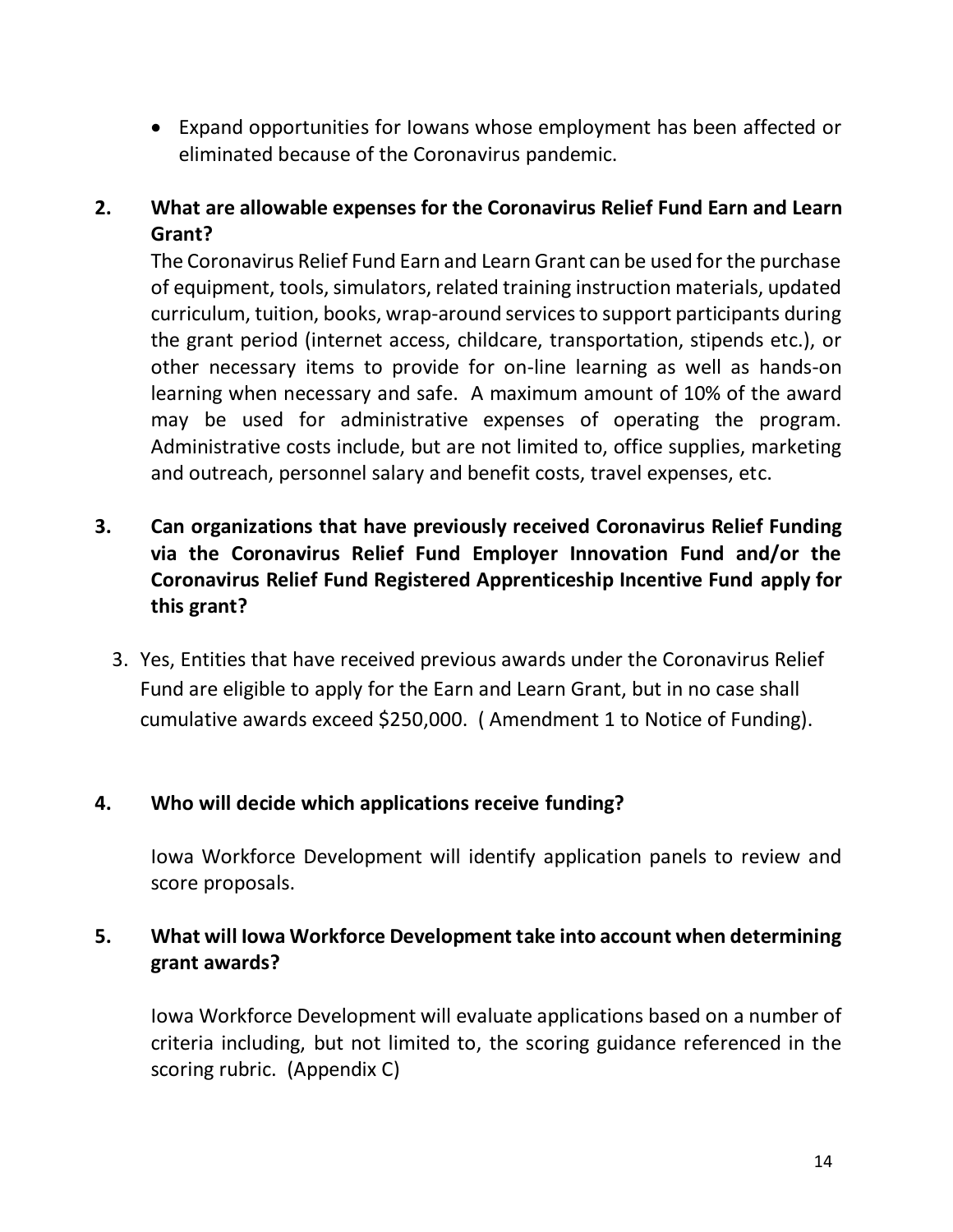- a. The proposal plan clearly indicates the ability to create and/or enhance a short-term "earn and learn" training program within the timeframe indicated.
- b. The proposal's connection to high-demand jobs from the State Workforce Board list, regional community college lists, linked to locally identified high-demand jobs as demonstrated by statewide or regional data, etc.
- c. The proposal's plan to enroll the target population of Iowans whose jobs have been affected or eliminated by the Coronavirus pandemic.
- d. Whether the plan includes community engagement by including community partners or incorporating existing community programs.

### **5. Are applicants required to identify specific project goal(s), such as how many participants, employers, etc.?**

Yes, all applications must include performance measures that logically connect to a project's goal(s). Performance measures should include to the extent possible whether the expected results were achieved.

### **6. How will Iowa Workforce Development ensure Coronavirus Relief Fund Earn and Learn Grant are used as intended?**

IWD will review programmatic and financial reports to evaluate grant progress. In addition, IWD may provide ongoing technical assistance to grantees may schedule site visits and may coordinate in-person or desk reviews as needed. All successful applicants will be required to produce any requested documentation IWD believes is relevant to determine funds have been expended appropriately.

### **7. Who can apply?**

Eligible applicants include high schools, non-profit organizations, adult-training providers, and small businesses with less than 50 employees that are in good standing with the State of Iowa. Programs that have previously received Coronavirus relief funding via the Coronavirus Relief Fund Employer Innovation Fund and/or the Coronavirus Relief Fund Registered Apprenticeship Incentive Fund are not eligible to apply. Applicants must reside in or have their primary place of business in Iowa or hire and employ Iowans within the state. IWD encourages applicants to cultivate partnerships to enhance project activities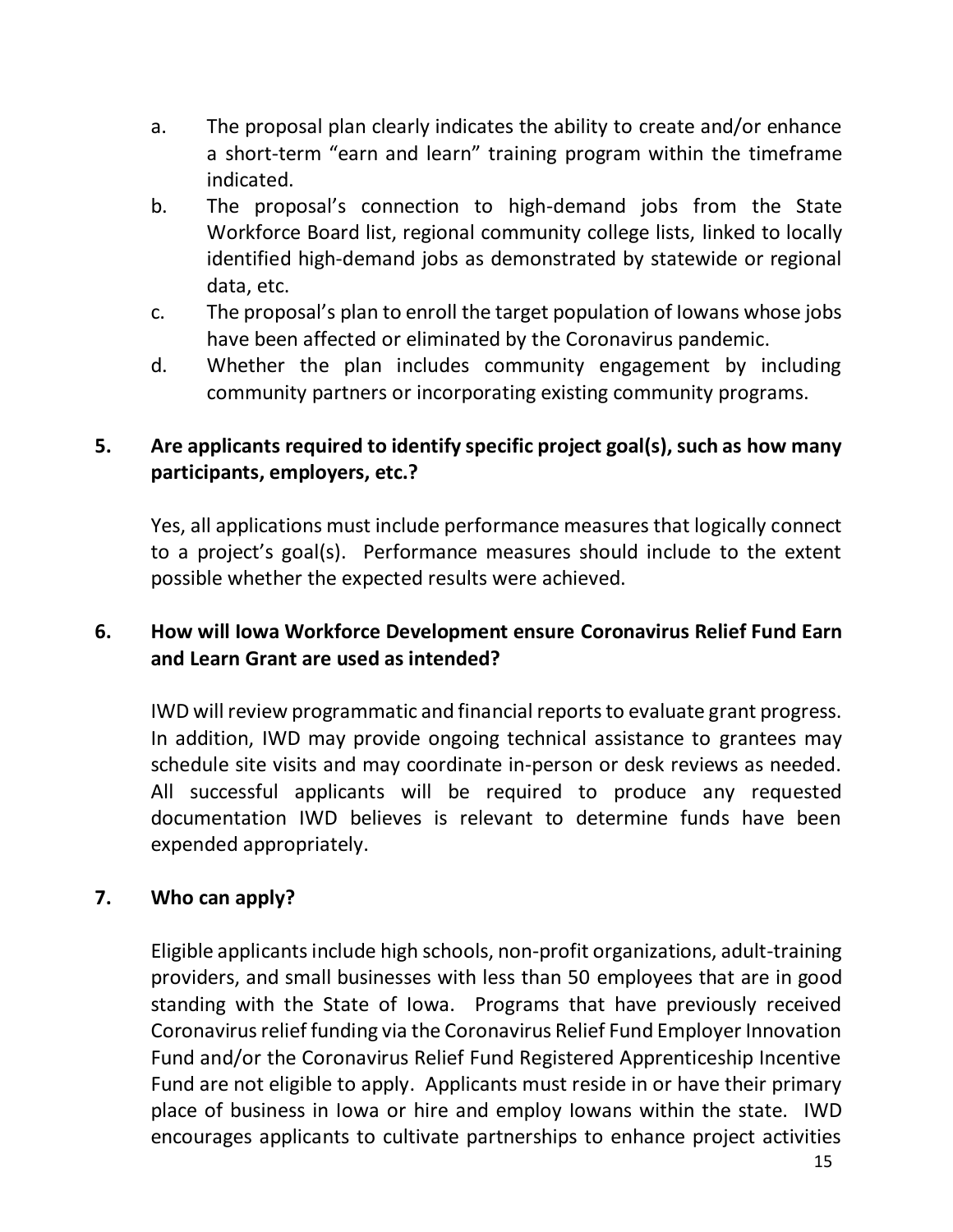and outcomes. Grantees must comply with all applicable provisions of state and federal laws pertaining to nondiscrimination, sexual harassment, and equal employment opportunity.

### **8. Are Registered Apprenticeships eligible to receive Coronavirus Relief Fund Earn and Learn Grants?**

Yes. Current Registered Apprenticeship Programs may submit proposals to expand Registered Apprenticeship programs that provide for on-line learning as well as hands-on learning when necessary and safe.

### **9. When is the application due?**

Tuesday, October 27, 2020, by 11:59 p.m. central time.

#### **10. When will awardees be notified?**

Not later than Monday, November 2, 2020.

#### **11. What is the project timeline for expending the funds?**

Pursuant to the CARES Act, successful applicants must expend awarded funds by December 31, 2020. All funds not expended by the grantee must be returned to IWD no later than January 5, 2021.

#### **12. What is the timeline to have participants enrolled in the program?**

Participants must be enrolled in the program by February 28, 2021.

#### **13. Is there a maximum award?**

\$250,000 per applicant and project.

#### **14. Will all applications be awarded?**

Submission of an application does not guarantee an award.

#### **15. Can funds pay for tuition?**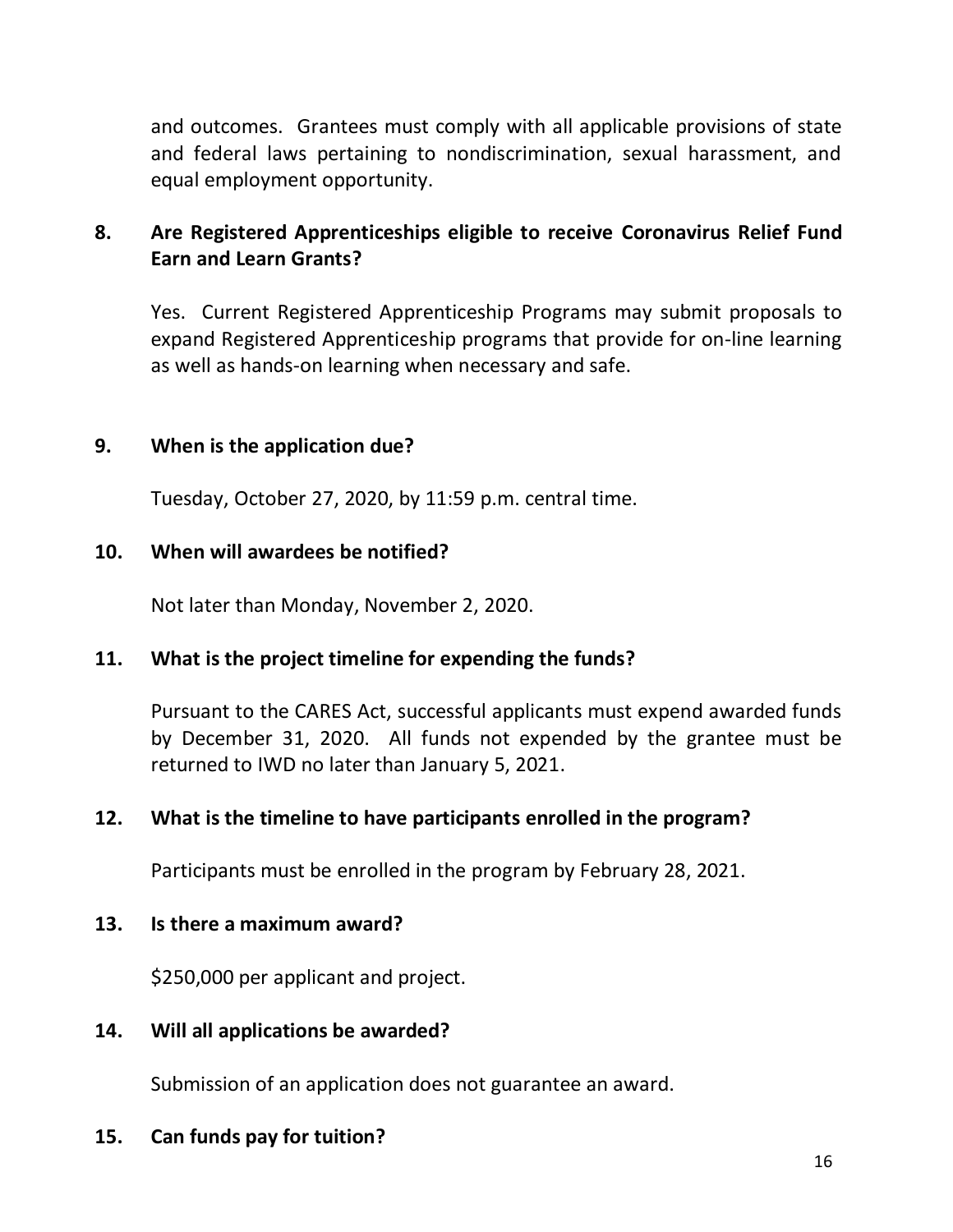#### Yes, if the tuition can be paid before December 31, 2020.

#### **APPENDIX C: Coronavirus Relief Fund Earn and Learn Grant Scoring Rubric**

#### **Demographics - 10 points**

| Identifies                                        | target | population                                        | for | 0-5 points  |
|---------------------------------------------------|--------|---------------------------------------------------|-----|-------------|
| recruitment/participation                         |        |                                                   |     |             |
| Plan sets a goal of the number of participants to |        |                                                   |     | 6-10 points |
|                                                   |        | recruit from the target population (listed below) |     |             |

Target participants are Iowans whose jobs have been affected by or eliminated because of the coronavirus pandemic. **(If no; the application will not be scored)**

#### **Project Design - 25 points**

| Project design includes one of the below concepts | 0-5 points   |
|---------------------------------------------------|--------------|
| Plan includes two of the below concepts           | 6-10 points  |
| Plan include three of the below concepts          | 11-15 points |
| Plan includes four or more concepts               | 16-20 points |

- Plan clearly describes participant recruitment efforts of Iowans whose employment has been affected by the coronavirus pandemic.
- Plan include reasonable timeline with key milestones.
- Plan includes key partners.
- Plan identifies the industry recognized credential (s) to earned.
- Plan identified the number of participants to be enrolled by February 28, 2021 and number anticipated to complete at what dates.

| Program is related to a high demand job | points |
|-----------------------------------------|--------|
|-----------------------------------------|--------|

 Earn and Learn credentials are related to high-demand jobs from the state list, regional community college list or otherwise meets identified high-demand job needs based on appropriate supporting statewide or regional documentation and/or data.

#### **Goals and Measurements – 5 points**

| Goals reflect criteria listed below | 0-5 points |
|-------------------------------------|------------|
|                                     |            |

- Providing clear, measurable goal(s) within the timeframe of the project.
- Identifies how goals will be measured.
- Goals align with project intent.

#### **Budget - 10 points**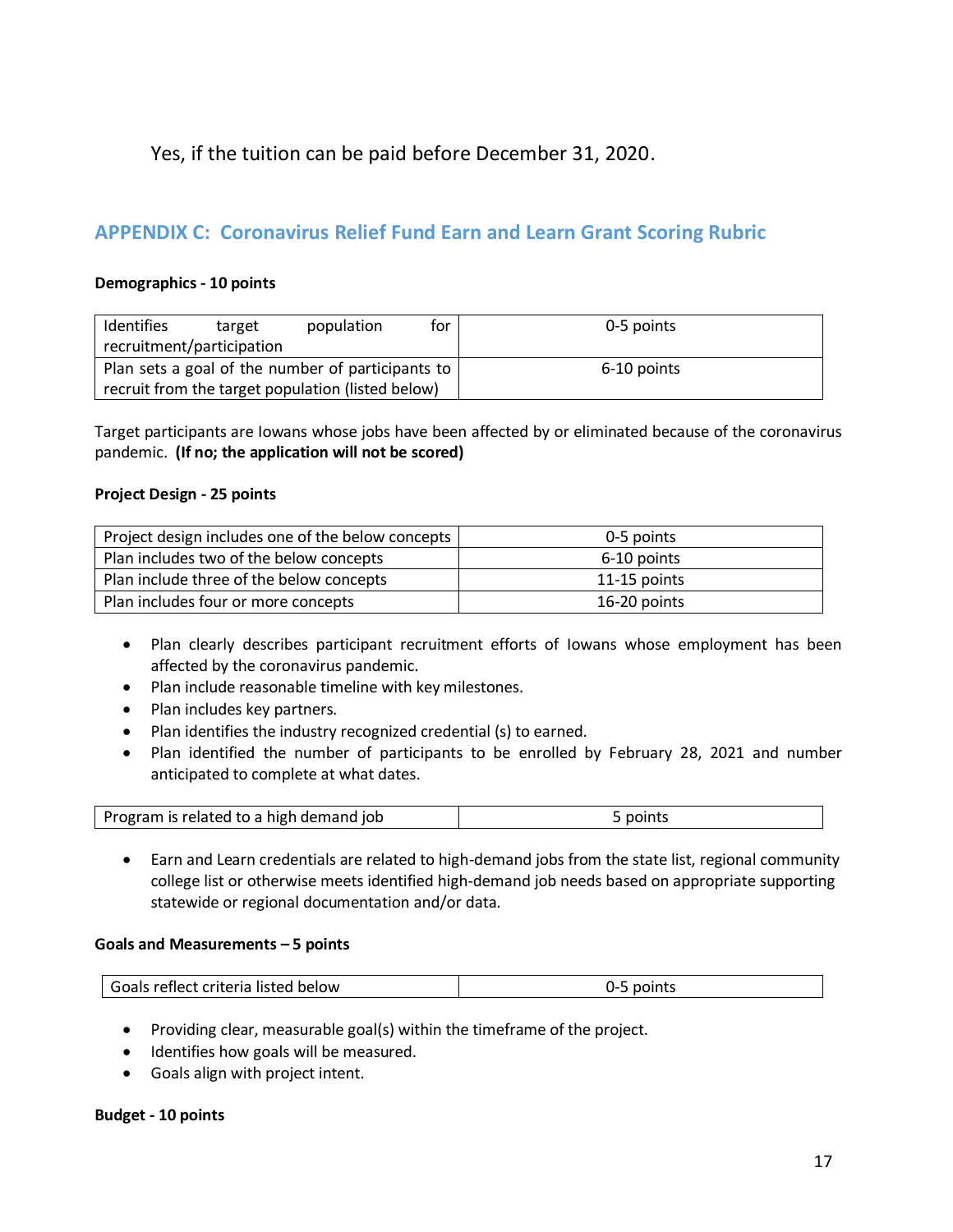| Plan includes and explains below criteria |  |
|-------------------------------------------|--|
|-------------------------------------------|--|

- Budget is complete.
- Budget meets required timeline.
- Budget aligns with stated goals and plan.
- Budget does not exceed 10% administration costs (personnel, travel, office supplies, marketing)

#### **APPENDIX D: IowaGrants.gov New User Registration Instructions**

Are you new to IowaGrants.gov? Follow these basic instructions to create an

1. Go [to](http://www.iowagrants.gov/) http://www.lowaGrants.gov



- 2. Click "New Users Register
- 3. Enter your first and last name.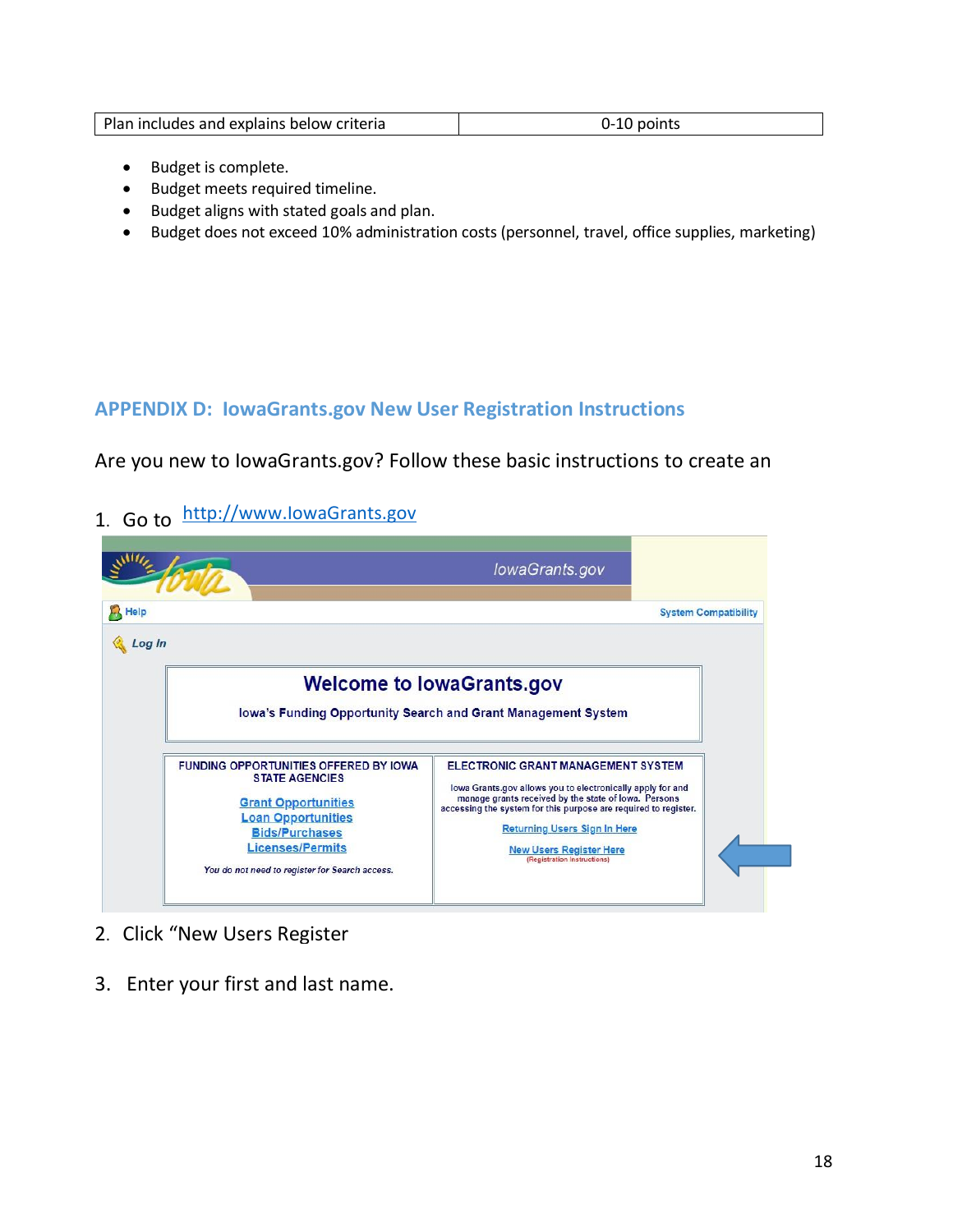|                                                                                                | <b>Grant Management</b><br><b>System</b><br>Sign up now to get credentials you can use for Enterprise A&A enabled sites.              |
|------------------------------------------------------------------------------------------------|---------------------------------------------------------------------------------------------------------------------------------------|
| <b>First Name:</b><br>Mickey                                                                   | Register                                                                                                                              |
| Last Name:                                                                                     |                                                                                                                                       |
| Mantlel                                                                                        | Help<br>What is A&A?                                                                                                                  |
| Possibly have an account already?<br>Click here for a listing of all A&A enabled applications. | Report Issue to State Service Desk<br>If you created an account for any of these applications you don't need to create a new account. |

- · You will be required to complete some Security Baseline Questions and Answers.
- 4. Choose an Account ID name. Please note this will be your user ID in the system.

| <b>Create Account</b> |                                                                   |  |  |  |  |  |  |
|-----------------------|-------------------------------------------------------------------|--|--|--|--|--|--|
|                       | <b>DOM Electronic</b><br><b>Grant Management</b><br><b>System</b> |  |  |  |  |  |  |
|                       |                                                                   |  |  |  |  |  |  |
| Account Id:           |                                                                   |  |  |  |  |  |  |
|                       | MickeyMantle @IOWAID                                              |  |  |  |  |  |  |
|                       | First Name:                                                       |  |  |  |  |  |  |
|                       | Mickey                                                            |  |  |  |  |  |  |
|                       | Last Name:                                                        |  |  |  |  |  |  |
|                       | <b>Mantle</b>                                                     |  |  |  |  |  |  |
|                       | Email:                                                            |  |  |  |  |  |  |
|                       | mmantle@test.com                                                  |  |  |  |  |  |  |
|                       | <b>Confirm Email:</b>                                             |  |  |  |  |  |  |
|                       | mmantle@test.com                                                  |  |  |  |  |  |  |
|                       |                                                                   |  |  |  |  |  |  |
|                       | <b>Save Account Details</b><br>Cancel<br>Help                     |  |  |  |  |  |  |
|                       |                                                                   |  |  |  |  |  |  |

- 5. Click "Save Account Details." You may receive a pop-up message that asks if you want to continue with your registration. Click "OK."
- 6. Next, you will receive a confirmation email.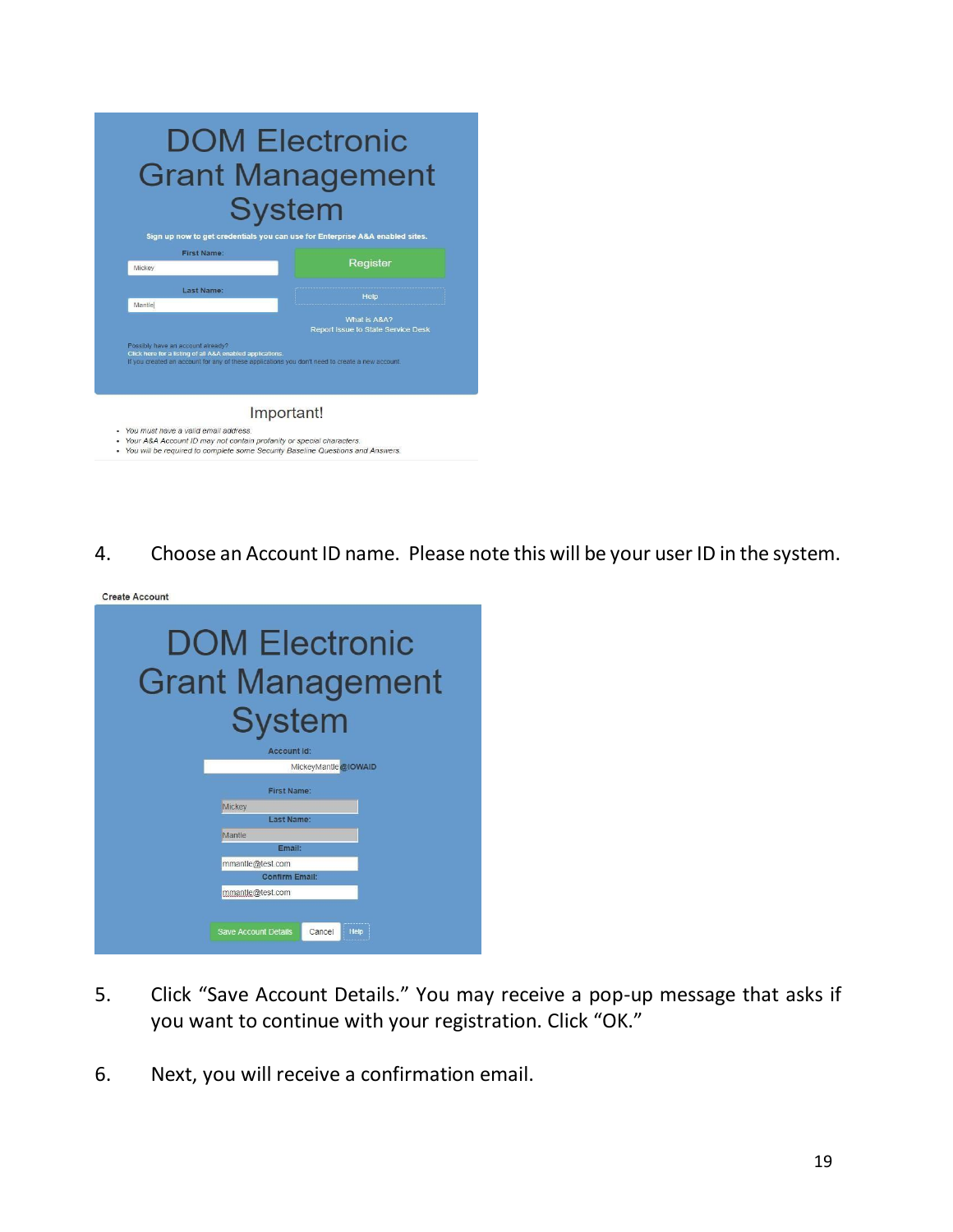

- 7. Open the confirmation email and follow the instructions. You'll:
	- a. Click a confirmation link
	- b. Choose security questions
	- c. Confirm a password
- 8. Go to IowaGrants.gov and into your account with your new username and password to finish activation.
- 9. Enter your basic information and select your Program Area of Interest.